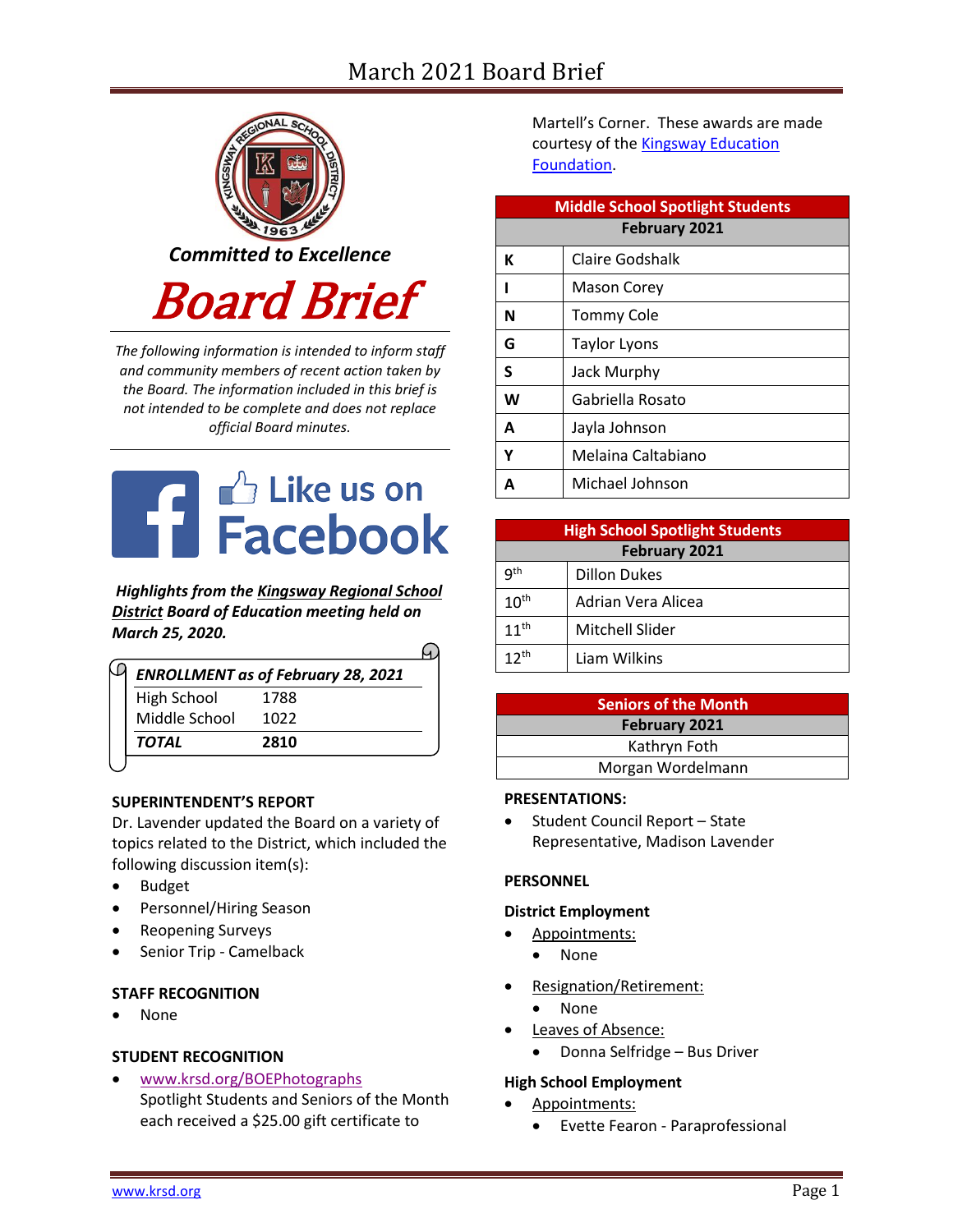- Resignation/Retirement:
	- John Enos Paraprofessional (11 years of service)
- Schedule "B" and Change of Status:
	- Various positions were approved.
- Leaves of Absence:
	- Marion Wigglesworth Secretary to Health Office
- Practicum/Internships:
	- None

## **Middle School Employment**

- Appointments:
	- Kimberly Schmirsky Guidance/Child Study Team Secretary
- Retirement/Resignation:
	- Katie Ford Secretary to Student Personnel Services
- Schedule "B" and Change of Status:
	- Various positions were approved.
- Leaves of Absence:
	- None

# **FIELD/ TRIPS/ASSEMBLIES**

- **6/2/2021 – 6/4/2021.** Senior Class of 2021 will be traveling to Camelback Resort as an Alternate Senior Trip.
- **4/9/2021 – 4/10/2021.** Boys Wrestling will be traveling to N. Hunterdon High School and Watchung Hills High School for wrestling matches.

## **FUNDRAISERS**

- **4/20/2021 – 4/22/2021**. #1DragonFamily will host a Julie Riggi Walk-a-Thon to raise funds for the Middle School Julie Riggi Scholarship Fund.
- **3/22/2021 – 3/26/2021.** The Middle School will be collecting blankets and towels to be donated to the St. Francis Animal Hospital.
- **3/22/2021 – 3/26/2021.** The High School will be collecting blankets and towels to be donated to the St. Francis Animal Hospital.
- **4/12/2021 – 4/16/2021.** The High School Unified Club and #1Dragon Family will be

making and selling tie-dyed socks to faculty to raise funds for Autism Speaks.

# **[POLICY](http://www.straussesmay.com/seportal/Public/DistrictPolicyTOC.aspx?id=f0cc945ef3894b8d9ad5f87d948ca425&PolicyID=)**

The Board recommended the following for **FIRST** reading for revisions and/or adoption.

| Policy | Acceptable Use of Computer      |
|--------|---------------------------------|
| #2361  | Network/Computers and Resources |

The Board recommended the following for **SECOND** reading for revisions and/or adoption.

• None

## **PROFESSIONAL LEARNING WORKSHOPS:**

- **3/16/2021.** Sarah Reynolds: Schoology Advanced Tips and Tricks with Q&A Round Table.
- **4/8/2021.** Emily Virga: Schoology Gradebook and Powerschool Sync.
- **4/15/2021.** Schoology Presenter: Enhancing Instruction with Embeddable Content.
- **5/11/2021.** Donna Gaetana will present Schoology Assessment Design for All Levels.

## • **EMERGENCY DRILLS/CALLS**

| <b>School/Date</b> | Time                             | Drill                           |
|--------------------|----------------------------------|---------------------------------|
| MS 02/22/2021      | Start: 01:20 PM<br>End: 01:25 PM | <b>Fire Drill</b>               |
| MS 02/23/2021      | Start: 02:00 PM<br>End: 02:05 PM | Precautionary<br>Lockdown Drill |
| MS 02/25/2021      | Start: 01:19 PM<br>End: 01:24 PM | <b>Fire Drill</b>               |
| MS 02/26/2021      | Start: 01:58 PM<br>End: 02:05 PM | Precautionary<br>Lockdown Drill |
| HS 02/04/2021      | Start: 11:31 AM<br>End: 11:47 AM | Precautionary<br>Lockdown       |
| HS 02/09/2021      | Start: 10:39 AM<br>End: 10:40 AM | <b>Evacuation Drill</b>         |
| HS 02/23/2021      | Start: 12:27 PM<br>End: 12:28 PM | Fire Drill/Evacuation<br>Drill  |
| HS 02/26/2021      | Start: 11:25 AM<br>End: 11:26 AM | Fire Drill/Evacuation<br>Drill  |

# **PROGRAMS**

The Board approved the following programs:

• Kingsway Season 3 Schedules 2021

## **AWARDS AND SCHOLARSHIPS**

The Board approved the following awards and scholarships: